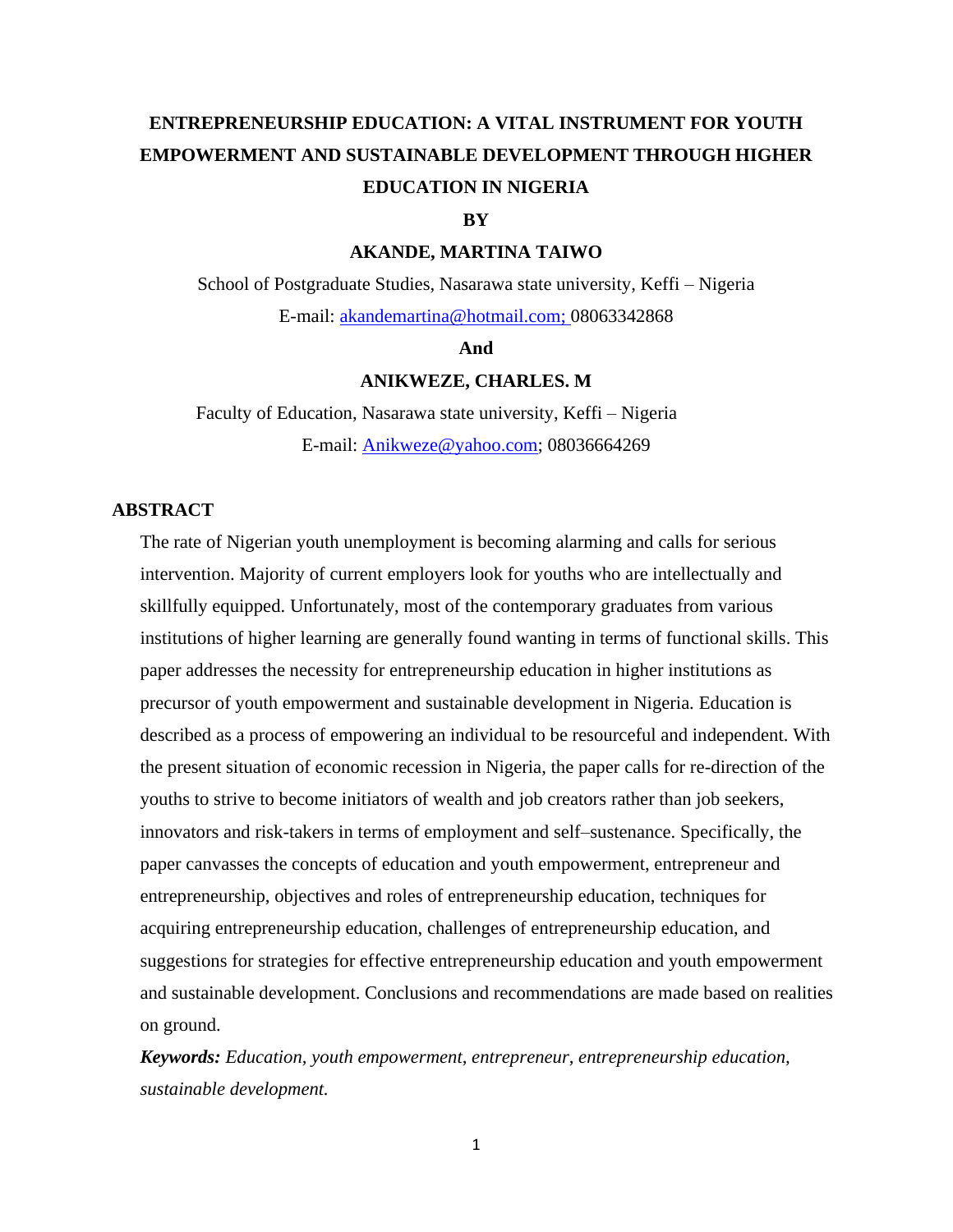## **1. INTRODUCTION**

Education and skills acquisition are inseparable in our present day economic recession situation in Nigeria. A nation can be recognized and valued according to the evidences of the standard of effective, functional and qualitative education profusely manifested through entrepreneurship skills acquired by its citizens, especially the youth. The future of Nigeria lies in the hands of our youths. Empowering the youth for sustainability is paramount to building a nation economically, socially, physically, educationally and otherwise. On the contrary, negligence of youth empowerment through effective, functional and qualitative education could be the beginning of the nation's stagnation in sustainable development. There is need for sound higher education as a best instrument for empowering the youth for sustainable development in Nigeria. Higher education should go beyond accumulation of knowledge for certification; rather emphasis should be placed on both acquisition of knowledge and meaningful skills that would lead graduates to become self-reliant and employers of labour for sustainable development. Majority of contemporary youths who passed through higher education in Nigeria find it difficult to fit into the labour market due to lack of required skills needed for employment. Youths should be empowered and encouraged to be innovative, creative, enterprising, and independent and risktakers in order to meet up with the present unemployment challenges in Nigeria.

Youth empowerment can be viewed as a way of encouraging and giving opportunity to youths to exercise their potentials, talents, freedom and initiatives in achieving their goals. When youths are empowered, they become responsible and self-reliant. On the contrary, as posited by Okpeh (2005), if youths are not empowered and given responsibilities in the society, they are likely to constitute a threat to national survival and stability, especially if they are allowed to drift into urban centres as unemployable, ill-disciplined and morally bankrupt touts. To forestall youth restiveness therefore, it is very pertinent to empower the youths while in tertiary institutions through such measures and strategies like entrepreneurship training, skills acquisition, access to credit facilities and qualitative education with unlimited life-enhancing opportunities. This would ultimately transform the youths from unenviable polite economic entity to a level of high productivity and sustainable development. Entrepreneurship education is thus a basic tool for the youth to achieve a balanced education for sustainable development in Nigeria. In essence, the ability of the youth to turn ideas into active-action through creativity,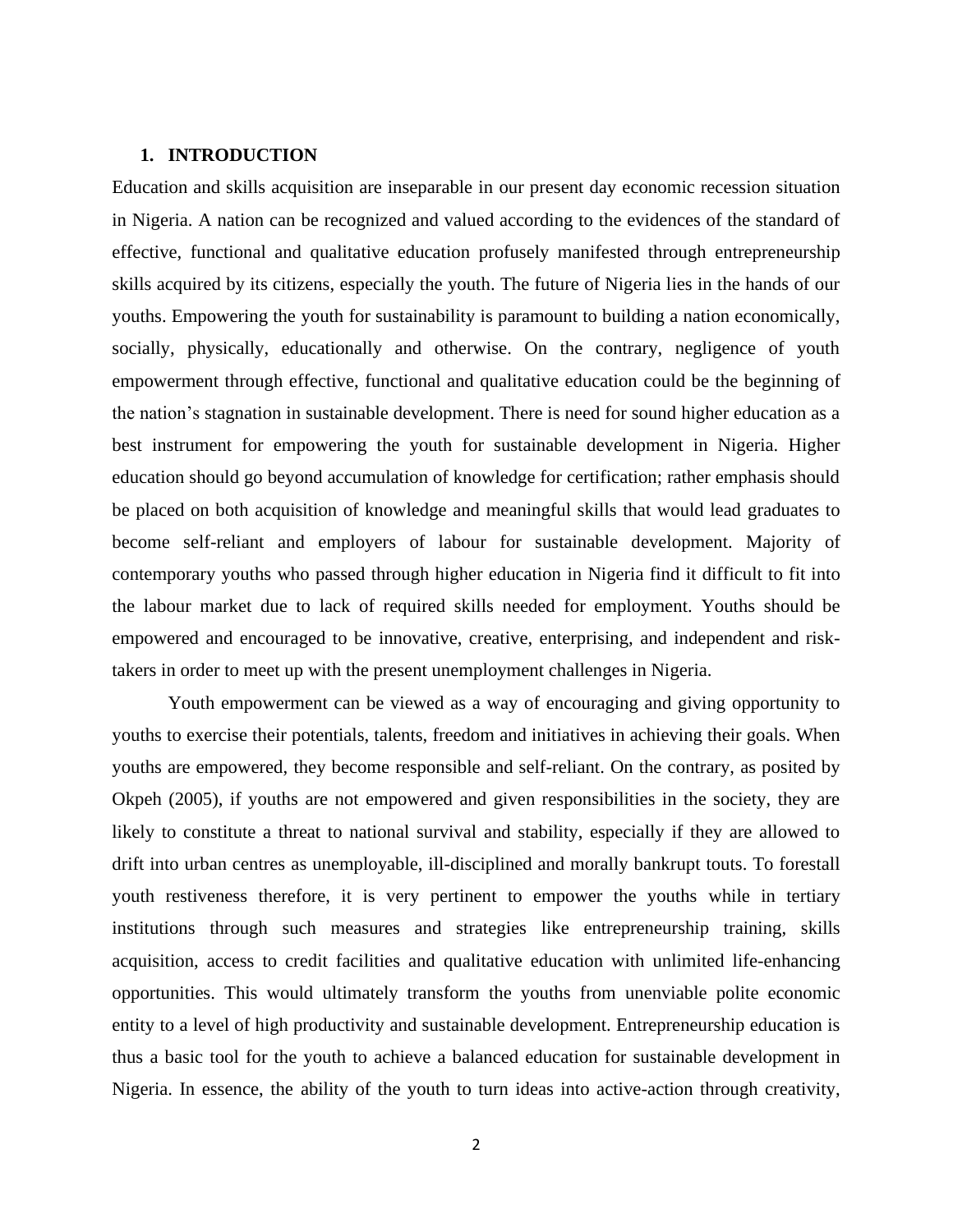innovation and risk-taking, as well as the capability and ability to plan and manage projects in order to achieve stated goals and objectives could be referred to as entrepreneurship.

Entrepreneurship is a process of being capable, willing and ready to seek out and make use of available opportunity to create, initiate and take a decision to invest and manage resources. Gana (2008) stated that, entrepreneurship is the willingness and the ability of an individual to seek out investment opportunities in an environment and be able to establish and run an enterprise successfully based on the identified opportunities. Watson (2009) added that entrepreneurship is more than simply 'starting a business' because it is a process through which individuals identify opportunities, allocate resources, and create value, more often than not through the identification of either unmet needs or of opportunities for change.

Entrepreneurship education is that type of teaching and learning that empowers the youth to be equipped economically, socially, financially and psychologically through appropriate and proper skills acquisition in higher education for sustainable development. A well acquired entrepreneurship education makes the youths to be responsible, creative, innovative, risk takers, self-reliant and prospective employers of labour in Nigeria society. In the same perspective, Ayeduse (2011) supports that entrepreneurship education will provide meaningful education for undergraduates which could make them to be self-reliant and provide them with creative and innovative skills necessary for identifying new business opportunities. Youths should be creative, innovative and ready to explore every possible opportunity in their environment to start up some projects that can generate wealth instead of waiting for government jobs that are often difficult to get. One of the reasons for introducing entrepreneurship education especially in tertiary institutions is to provide students with the knowledge, skills and motivation for entrepreneurial studies in a variety of settings.

### **2.1 YOUTH AND EDUCATION**

Youth can be considered as a state of being young at heart and has the strength to meet up with the challenges of coping with labour. It is a transition stage from childhood to adulthood. Youth is defined by Webster's New Oxford Dictionary in Adebayo (2002) as "the time of life when one is young especially the period between childhood and maturity of the early period of existence, growth or development" (page45). According to Jega (2012), Youth can be defined as a special group of people with strong stamina and passion for realizing certain set goals and objectives'.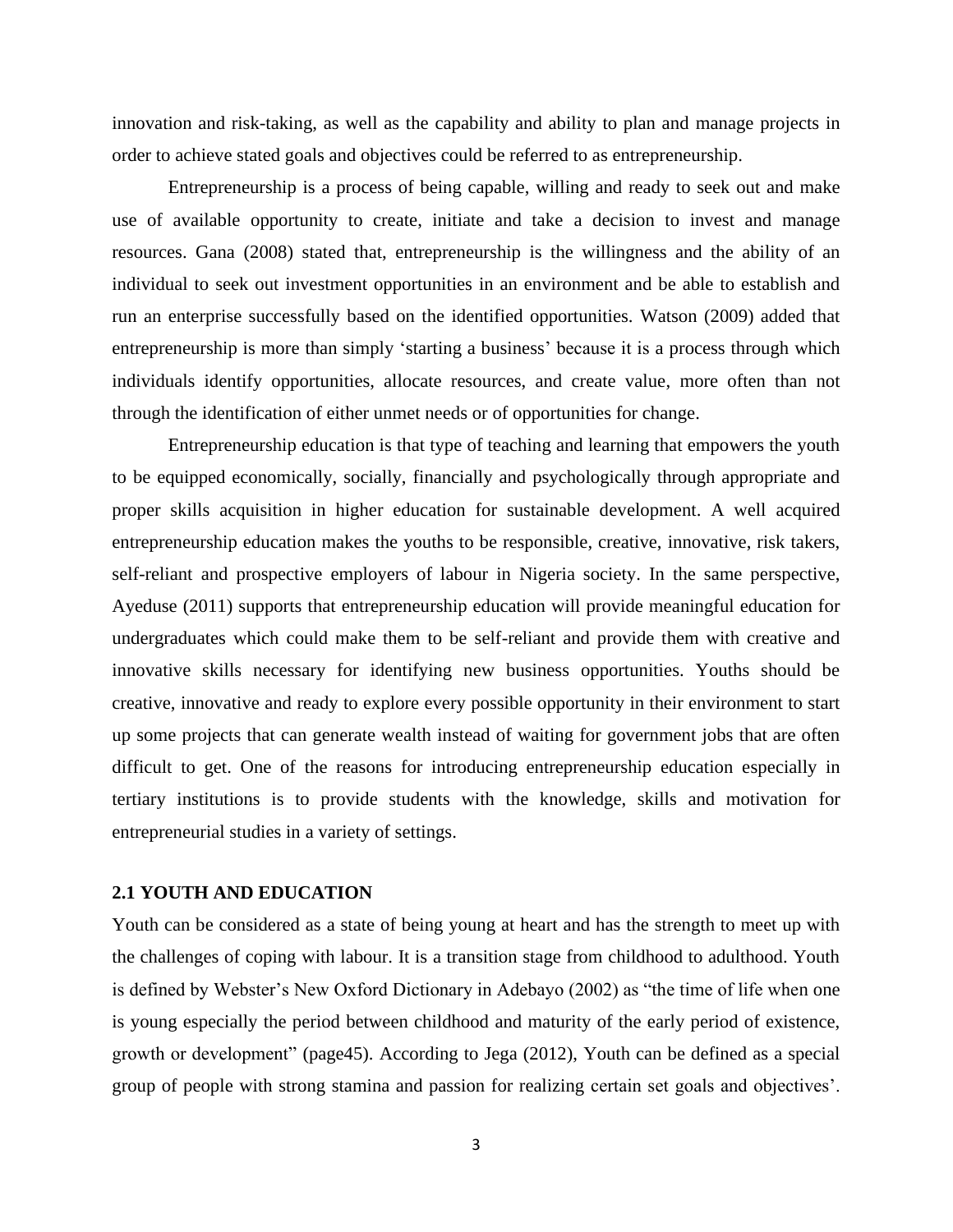For the purpose of execution of Nigeria's National Youth Development Policy, the youth comprises all young persons of age 18-35 years who are citizens of the Federal Republic of Nigeria.

The word education is derived from the Latin word, 'educare' meaning 'to lead out'. Thus, education can be defined as a process of leading out an individual out of ignorance of unknown to the enlightenment of the known. To be educated can be referred to as possessing the capability and ability to put into practice the already acquired knowledge, skills and training at any required moment anywhere. Different professionals have viewed the concept of education from different perspectives. Mallum and Haggai (2000) considered education as the process by which an individual acquires knowledge, attitude, skills and values. Education can be referred to as an all-round development of the individual physically, psychologically and socially for the benefit of self and the society. Education according to Farrant (1980) is the total process of human learning by which knowledge is imparted, faculties trained and skills developed. Aluwong (2010) argued that education is the key to national development because it unlocks the economic potentials of the people; empowers and equips individuals in society to participate in, and benefit from, their national economy; facilitates economic development and provides the basis for transformation. Education is the essential tool for sustainability. The present global economic crises suggest that the entire world is in a war between financial /qualitative education and catastrophe.

#### **EMPOWERMENT AND YOUTH EMPOWERMENT**

Empowerment connotes giving power, authority, strength, freedom and courage to an individual for a particular task or responsibility. Oxford dictionary (2010) defines empowerment as "granting of political, social or economic power to an individual or group". Mills and Friesen (2011) explain empowerment as the authority of subordinates to decide and act. It is something people do for themselves which involves solidarity and participation in the struggle for greater control over their lives.

Youth empowerment can be termed as the process whereby young people are assisted to become independent, self-reliant, employable and responsible. According to Kar, Pascual and Chickering (1999), 'Youth empowerment is often addressed as a gateway to inter-generational equity, civil engagement and democracy building'. Youths can be empowered and sustained for life by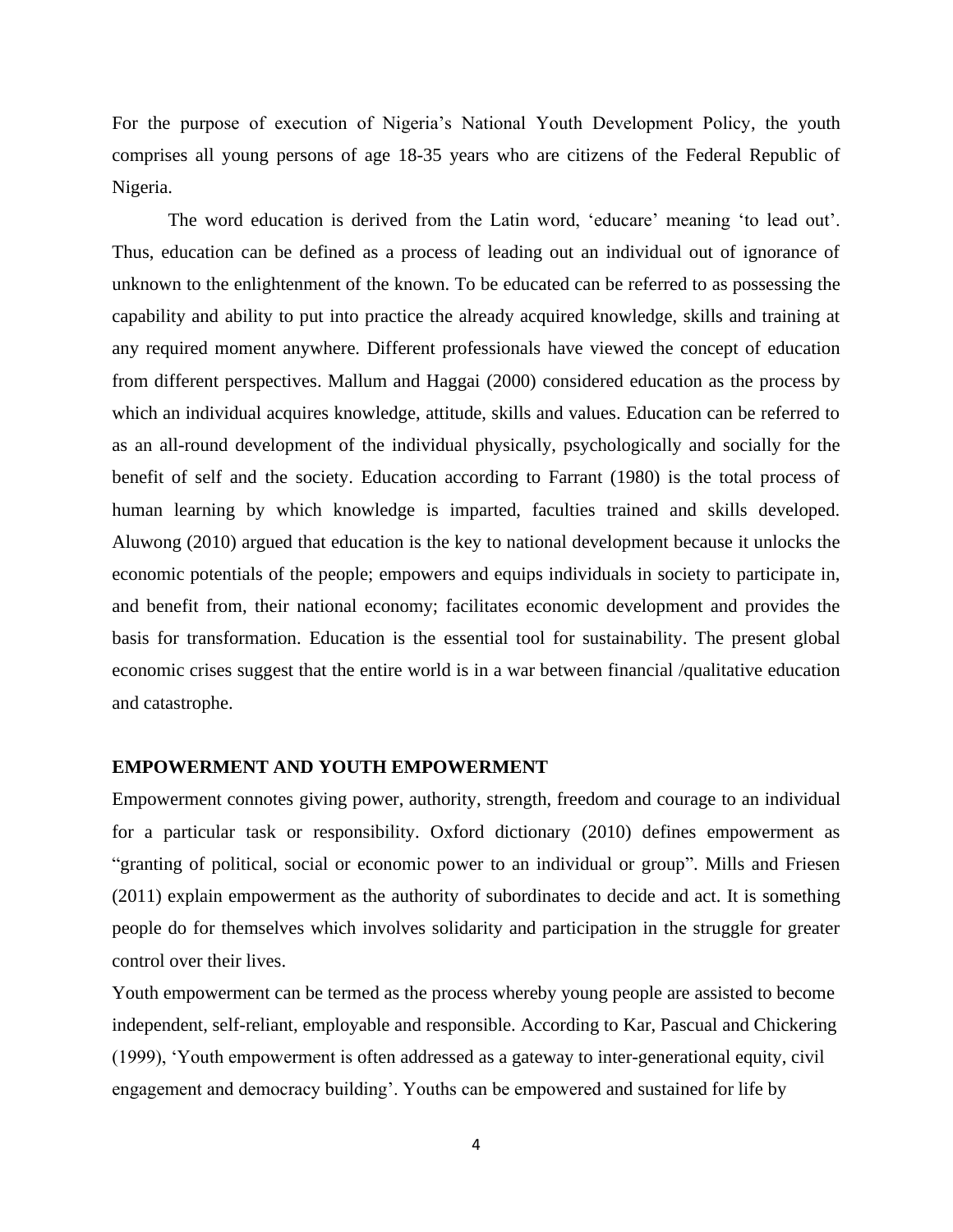creating a conducive and enabling environment for them to express their views, and participate in taking decisions that affect their lives in the society they found themselves and readiness for the acceptance of the consequences of those decisions taken. This enabling environment will give them sense of self–fulfillment in advancing socially, economically and culturally in their country. Youth can be empowered to gain occupational skills through vocational and technical education for sustainability. Okorie (2001) asserts that involving the acquisition of practical skills, attitudes, understanding and knowledge relating to occupations in various sectors of economic and social life. Abdullahi (1994) maintains that vocational and technical education involve the acquisition of techniques and the application of the knowledge of the science for the improvement of man's surrounding. This includes dealing with manpower training in professional areas as engineering, agriculture, business, home economics, etc. The skills involve practical works and application that lead to particular occupation. Nuru (2007) opined that changes in any nation's economy is required to prepare young people for the jobs of the future of which technical and vocational education have crucial roles to play. Asogwa and Diogu (2007) maintained that there is an urgent need for the Nigeria's attention to be redirected towards self reliant and sustainable means of livelihood which technical education provides.

Youth empowerment is an altitudinal, structural, and cultural process whereby young people gain the ability, authority and agency to make decisions and implement change in their own lives and the lives of other people, including youths and adults (Sasaki, 2006). Empowering youth in this way leads to creating and supporting the enabling conditions under which young people can act on their own behalf, and on their own terms, rather than at the direction of others.

#### **ENTREPRENEUR AND ENTREPRENEURSHIP**

The entrepreneur is an individual who possesses certain qualities for innovation, risk bearing, organizing and creativity. A youth who possesses the knowledge to organize, operate and assume the risk of venturing into business is an entrepreneur. An individual who is sensitive to every opportunity of creating something new out of his environment that will be beneficial to himself and to the society in terms of economic and financial breakthrough can be called an entrepreneur. An entrepreneur is someone who possesses certain characteristics to initiate and create reasonable projects and has ability to successfully execute and manage the projects. Entrepreneur is someone who is zealous for lucrative opportunities to use his inherently innovative power in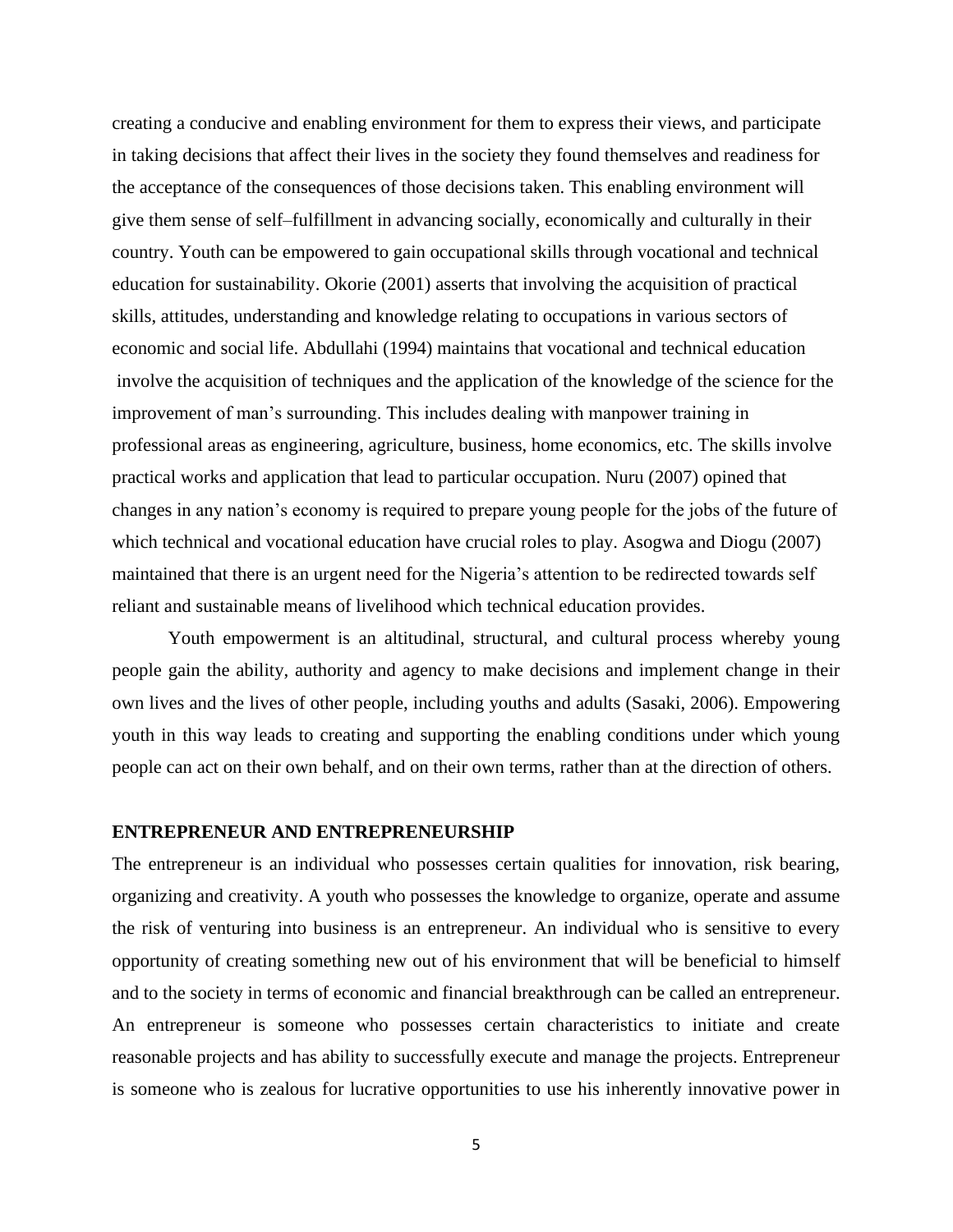creating a new venture where one wasn't in existence before (Bateman & Snell, 2011). Nwangwu (2007) defined an entrepreneur as a person who possesses the ability to recognize and evaluate business opportunities, assemble the necessary resources to take advantage of them and take appropriate action to ensure success. He further stressed that an entrepreneur is a creative person and risk taker who can:

- Recognize a business opportunity
- Critically analyze such opportunity
- Take a decision to act upon the analysis
- Assemble the required human and material resources.
	- Execute a programme resulting to a new business enterprise and profits

The Nigerian educational system is expected to produce youths with the foregoing characteristics so that on graduation, they will be employers of labour and not job seekers. Entrepreneurship is that process of bringing in those activities performed by an entrepreneur. In other words, entrepreneurship is an art of being creative, innovative, risk-bearing and resourceful. In line with this, Ugiagbe (2007) as cited in Owenvbiugie and Iyamu (2011) stressed that entrepreneurship is the process of bringing together creative and innovative ideas and coping with management and organizational skills in order to combine people, money and resources to meet an identified need, thereby creating wealth.

The term entrepreneurship had different definitions as perceived by different scholars in different fields as follows:

- It is the willingness and the ability of an individual to seek out investment opportunities in an environment and be able to establish and run an enterprise successfully based on the identified opportunities (Gana, 2008).
- It becomes what occurs when an individual develops a new venture or a new approach to an old business or idea or a unique way of giving the market place a product or service by using resources in a new way under conditions or risk (Ihekwoba, 2007).
- It is a clear manifestation of effective manipulation of human intelligence as demonstrated in creative performance (Iheonunekwu, 2003). It seeks to find out how best graduates can convert their education to intellectually productive ventures in order to bring out the best in an individual.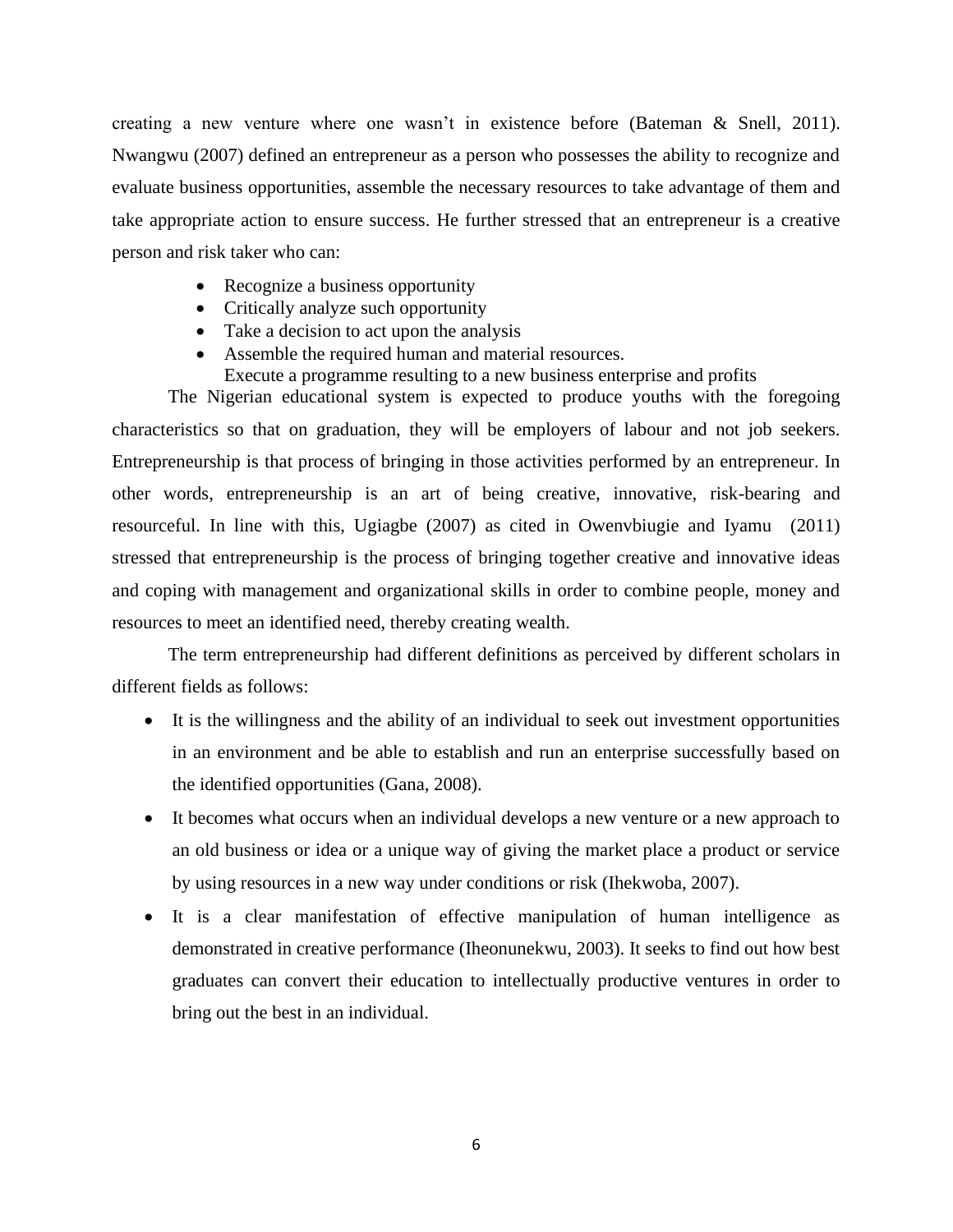- It involves risking financial, material and human resources in a new way in the course of creating a new business concept or opportunity within an existing firm (Steinhoff and Burges, 2003)
- It involves creating and building something of value from practically nothing or creation and distribution of something of value and of benefits to individuals, groups, organizations and society (Timmons, 2007).
- It is a dynamic process of creating incremental wealth (Hisrich and Peters, 2007). The wealth created by individuals who assure the major risks in terms of equity, time and/or career commitment and provide value for some product or service is evidence of realistic entrepreneurship. The product or service may or may not be new or unique but value must somehow be infused by the entrepreneur. This is usually coupled with financial, psychic and social risks with resultant rewards of monetary and personal satisfaction and independence.

Entrepreneurship has been referred to as the willingness and ability of an individual to seek out investment opportunities in an environment and be able to establish and run an enterprise successfully based on the identified opportunities (Igbo, 2004)

Furthermore, the concept is seen as the dynamic process of creating wealth by individuals who assume the risks involved in providing value for some products and /or services (Kuratko, 2009); "the process of performing the roles of planning, operating and assuming the risk of a business venture,"(page69) (Inegbenebor & Igbinomwanhia, 2010); the process of creating value through the provision of some products or services for the benefit of the society, while learning the skills needed to assume the risk of establishing a business (Ahiauzu, 2009; Inegbenebor, 2006)

## **ENTREPRENEURSHIP EDUCATION**

Entrepreneurship Education (EE) can be termed as a process whereby youths are given training to be skillful, enterprising, self-reliant, innovative and creative in order to be useful to themselves and the society. The application of entrepreneur's qualities through the process of teaching and learning can also be referred to as entrepreneurship education. EE is that type of education inculcated into the learners enabling them to be self-reliant, independent, innovative, creative and capable of making use of the opportunities to become employers of labour.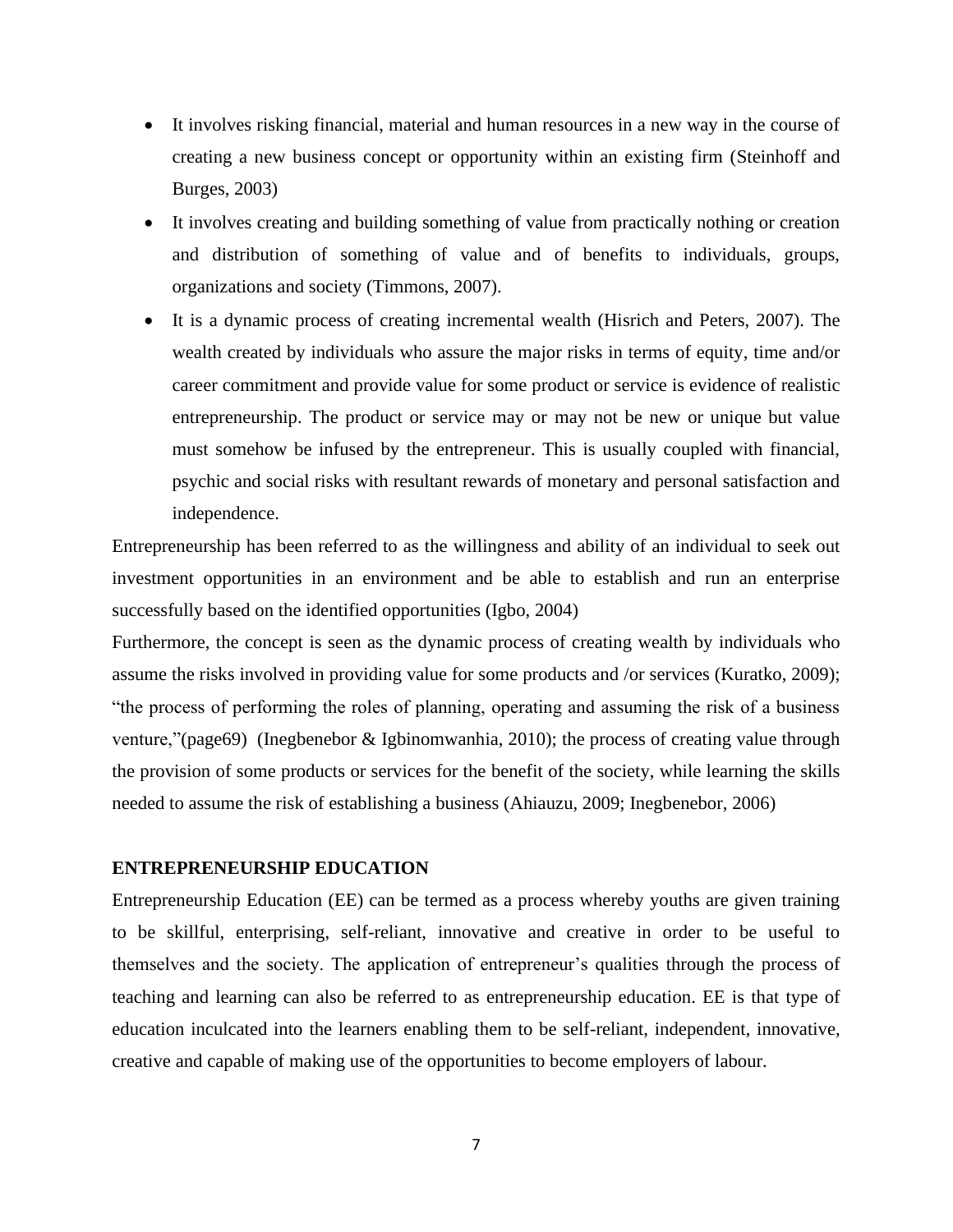Different people however, have different conceptions of the term entrepreneurship education. Nwabuama (2004) viewed entrepreneurship education as the identification of the general characteristics of entrepreneurs and how potential entrepreneurs can be trained management techniques needed for effective performance of persons for long time survival of an organization after the acquisition of occupational skills. Olawolu and Kaegon (2012) confirm that entrepreneurship education prepares youths to be responsible and enterprising individuals who become entrepreneurs or entrepreneurial thinkers by exposing them in real life learning experiences where they will be required to think, take risks, manage circumstances and incidentally learn from the outcome. Ememe (2010) observed that entrepreneurship education enables youths to seek for success in ventures through one's effort. To Ebele (2008) entrepreneurship education is the teaching of knowledge and a skill that enables the students to plan, start and run their own business. In the view of Swartkabd (2009), entrepreneurship education aims to stimulate creativity in students; enables them to identify opportunities for innovation and motivates them to transform their ideas into practical and targeted activities whether in a social, cultural or economic context. Amusan (2004) agrees that entrepreneurship education will provide opportunities for students to access their attitude, aptitude and skills relating to those necessary for developing and running business.

Entrepreneurship education entails teaching students, learners and would be businessmen, the essential skills required to build viable enterprises, equipping the trainees with skills needed for taking responsibility and developing initiatives of prospective trainees (Ezeani, 2012).According to Abefe-Balogun (2012), entrepreneurship education involves a dynamic process of creating wealth through the process of creating something new and in the process assumes both attendant risks and rewards. Izedonmi (2006) states categorically that it is a process of preparing trainees for self-employment. Okereke and Okorofor (2011) assert that entrepreneurship education has been acknowledged world wide as a potent and viable tool for self-empowerment, job and wealth creation. To Atakpa (2011), entrepreneurship education is an aspect of education which equips an individual and creates in the person the mindset to undertake the risk of venturing into something new by applying the knowledge and skills acquired in school. Prior to Atakpa's declaration, Fashua (2006) had posited that entrepreneurship education creates the willingness and ability in a person to seek out investment opportunities in the society and be able to establish and run an enterprise successfully based on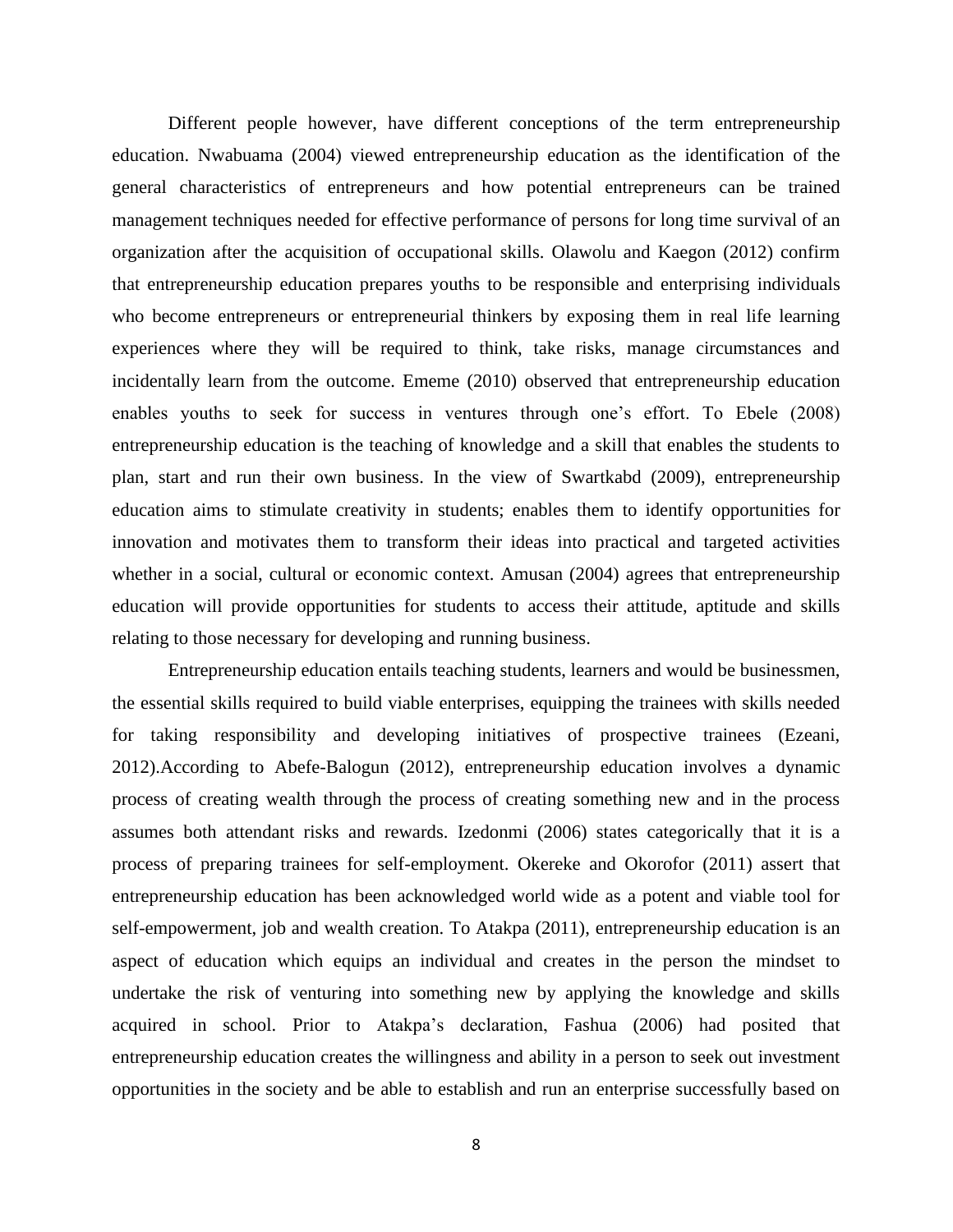the identified opportunities. Hence, the overall purpose of entrepreneurship education is to develop expertise as an entrepreneur. Entrepreneurship education entails philosophy of selfreliance such as creating a new cultural and productive environment, promoting new sets of attitudes and a culture for the attainment of future challenges (Ogundele, Akingbade and Akinlabi, 2012)

### **OBJECTIVES OF ENTREPRENEURSHIP EDUCATION**

Entrepreneurship education was introduced into the curriculum with the aim of achieving certain objectives which according to Paul (2005) in Ossai and Nwalado (2012) include as follows:

- 1) *Functional education***:** EE was introduced in institutions in order to offer effective and qualitative functional education to the youths to enable them to be well employed and self-reliant.
- 2) *Creative and innovative***:** EE will provide adequate training for the young graduates to enable them to be creative and innovative in identifying novel business opportunities.
- 3) *Catalyst for growth***:** EE will serve as a catalyst for economic growth and development in the country
- 4) *Risk Management***:** Offer tertiary institution graduates with adequate training in risk management, to make certain learning feasible.
- 5) *Poverty reduction***:** EE helps to reduce high rate of poverty in the country
- 6) *Employment opportunities:* EE will help in creating employment opportunities for the youths
- 7) *Migration reduction:* EE gives room to reduction in rural-urban migration
- 8) *Training and Support***:** EE provides the young graduates with enough training and support that will enable them to establish a career in small and medium sized businesses.
- 9) *Business Venture***:** To incubate the spirit of perseverance in the youths and adults which will enable them to persist in any business venture they embark upon.
- 10) *Economy***:** Create smooth transition from traditional to modern industrial economy.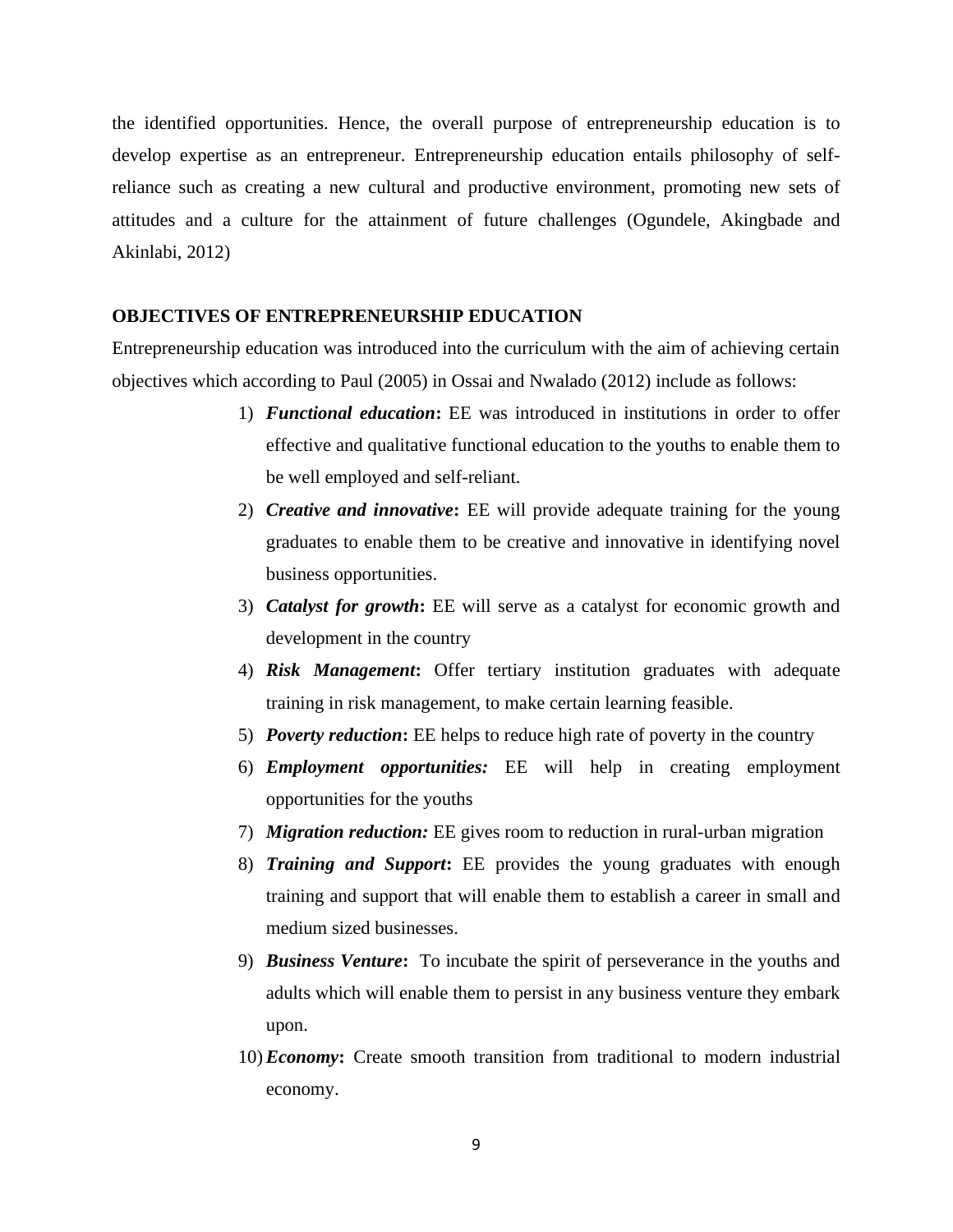## **CHALLENGES OF ENTREPRENEURSHIP EDUCATION IN NIGERIA**

Some of the challenges have been pointed out by eminent scholars such as Gana (2000), Osuala (2010) and they include:

**-** *Funding***:** Poor funding by government and Non-governmental organizations.

*- Programme***:** Poor or ineffective planning, supervision, information and evaluation of the programme across board.

-*Materials***:** Inadequate teaching materials, equipment and infrastructural facilities.

**-***Information and Communication Technology* **(ICT)**: The challenges posed by globalization, information and communication technologies (ICT) have effects on curriculum, methodology, facilities, staff and equipment.

- *Teachers/Instructors***:** Inadequate qualified teachers and instructors as well as supporting staff at all level.

*- Motivation***:** Inadequate motivation for available teaching and non-teaching staff which affects staff efficiency, retention, creativity and initiative.

*- Knowledge***:** Emphasis on theoretical Knowledge rather than practical knowledge due to lack of entrepreneurship education centre.

*- Maintenance***:** High level of corruption and very poor maintenance culture in the system.

-*Business***:** Poor enabling business environment, access to credit/loan, infrastructural decay, mass poverty, inflation, technological infraction, political instability and insecurity of lives and properties which hamper economic and business activities.

### **TECHNIQUES FOR ACQUISITION OF ENTREPRENEURSHIP EDUCATION**

Entrepreneurship Education (EE) can be acquired by the youths following these techniques:

#### **1) Co-operative or Group Learning Technique**

Youth should be encouraged and organized to work in small groups whereby they can work together to share each other acquired skills and thereby discover their strengths and weaknesses

## **2) Industrial Training Exercise**

Skills must be developed through training, practice and experience. Hence, in order to equip individuals with entrepreneurial skills, which are applicable directly to work, then the best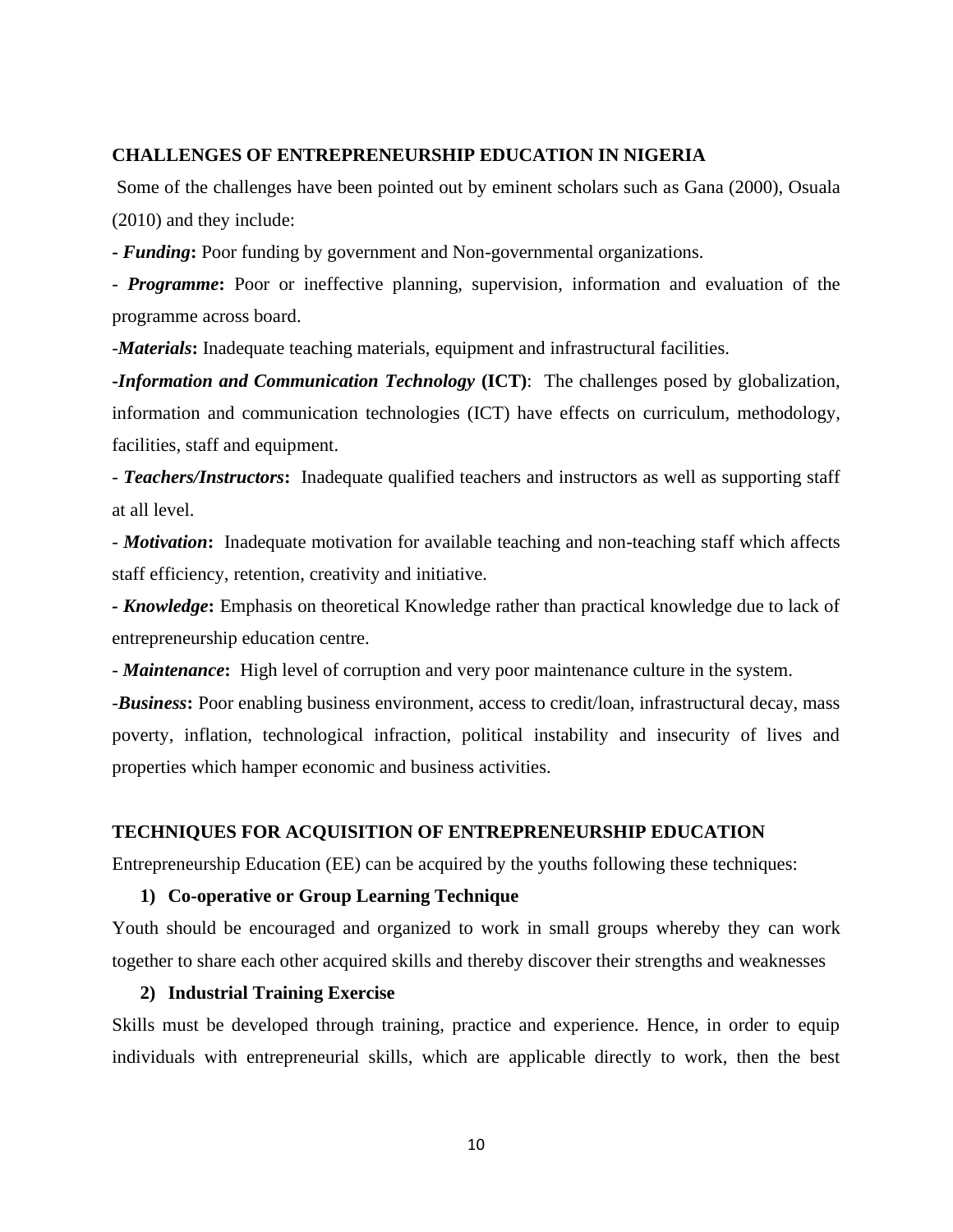technique is industrial training exercise which would provide education and training that enable individuals to involve directly in the entrepreneurial process.

## **3) Excursion Technique**

Excursion technique will expose the youth to first hand information on a particular field of study. This will enable young entrepreneurs' opportunity to acquaint themselves with the various skills needed in accomplishment of their dreams and aspirations as future entrepreneurs.

## **SUSTAINABLE DEVELOPMENT AND THE ROLES OF ENTREPRENEURSHIP EDUCATION**

Sustainable development is a level of continuous progress in maturation without degenerating at any time. On the other hand, education for sustainable development (ESD) can be defined as a training process for approach to teaching, to provide quality education and foster youth empowerment/sustainable human development, concerned with all levels and types of learning: learning to know, learning to be, learning to live together, learning to do and learning to transform oneself and society. Oxford Dictionary (2010) defines sustainable development as continuous process that keeps from falling or sinking. It also means continuous process in maintenance. Sustainable development can be viewed as empowering youth in entrepreneurship education continuously, for life-long learning and career. Sustainable development is defined as the process of growing or developing, increasing, expanding, progressing and explicating.

Lucas, Alaka and Odozi (2014) enumerated the roles of entrepreneurship education as follows:

• Entrepreneurship education can positively impact a learner at all levels on a wide number of contexts. This many explain why there are such wide entrepreneurship education programmes, all of which can provide important outcomes at various stages of a learner's life.

• Entrepreneurship education is a key driver to economy, wealth and a high majority of jobs are created by small businesses started by entrepreneurially-minded individuals. Thus, EE would make learners to be relevant in today's economy.

• Entrepreneurship education enables employees to be more successful as a result of understanding the operations of a small business and the problems of their boss.

• Entrepreneurship education inculcates in learners the mentality of hard work, one of the keys to unlock poverty doors in developing areas. Entrepreneurs are trained to work hard to be able to run businesses profitably and successfully.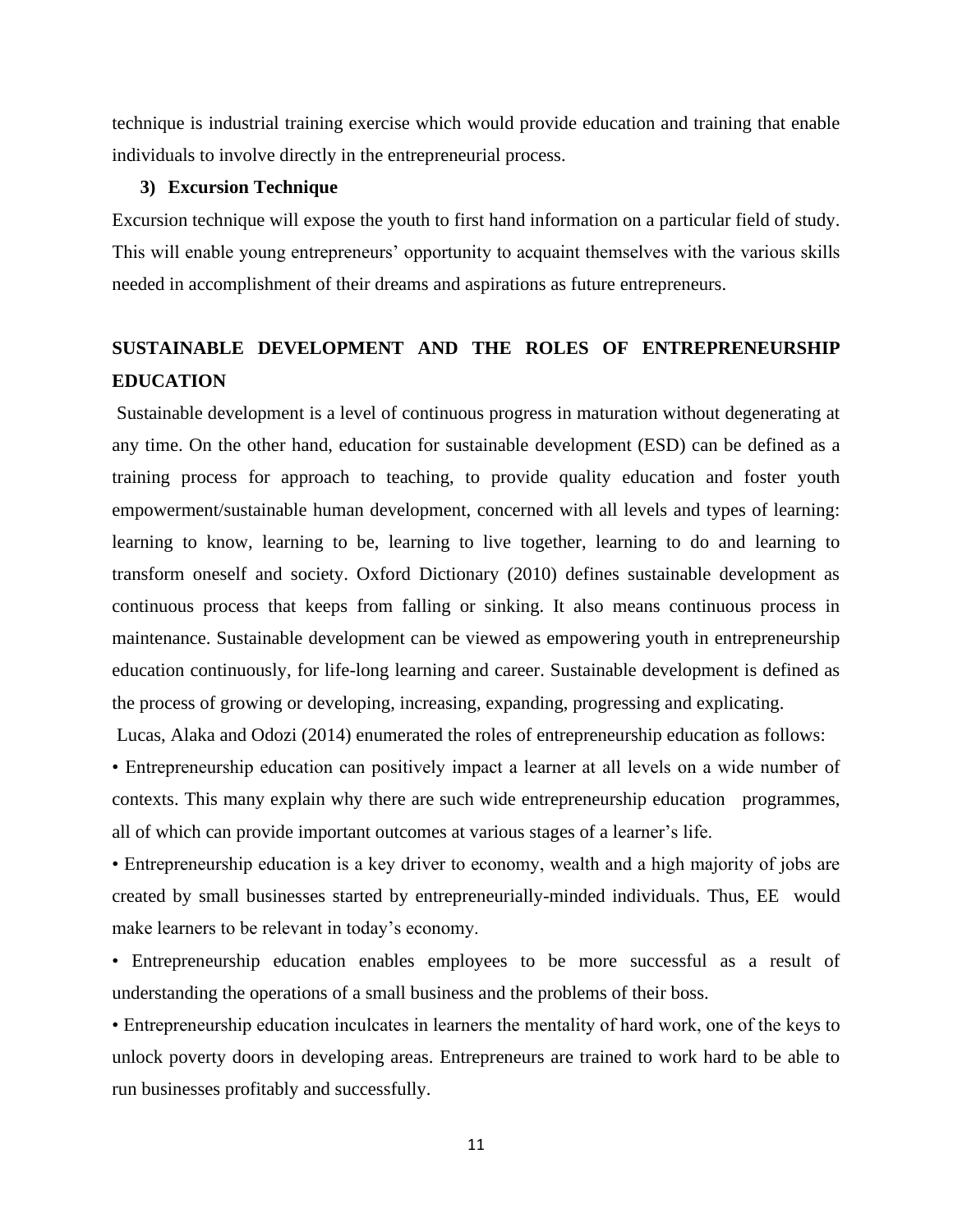• The youth can build confidence in their abilities to become entrepreneurs in their future as a result of a variety of entrepreneurial activities provided throughout education.

• Entrepreneurship education provides a guide to empower the youth based on the belief that young people are themselves the best resources for promoting their own development in meeting the challenges and solving the problems faced in today's world and in the new millennium.

• Entrepreneurship education developed good support skills including commenting, decision making, interpersonal abilities, economic understanding, digital skills, marketing, managerial, and financial skills.

• Entrepreneurship education also provides individual with adequate training that will enable creativity and innovative relevance to skill acquisition which encourages self employment and self-reliant.

## **SUGGESTIONS FOR EFFECTIVE ENTREPRENEURSHIP EDUCATION AND YOUTH EMPOWERMENT IN NIGERIA**

Young people are the future leaders of the nation; hence, this fact should be at the core of proyouth policies and programs, both in the public and private sectors. Ayodele (2006) suggested the following strategies that will help to solve the problem of entrepreneurship education and youth empowerment in Nigeria;

> Government should establish small business schools where interested students and community members can participate. This will make students to be self-reliant.

> Government should develop entrepreneur internship programme by matching students with locally successful entrepreneurs with clearly stated education programmes.

> The government should establish an enterprise college aimed at fostering the specific skills required for entrepreneurship. This will serve as skill-acquisition centre for the youths.

> Government should create an economic friendly environment. This centres on reduction of taxes on small scale businesses.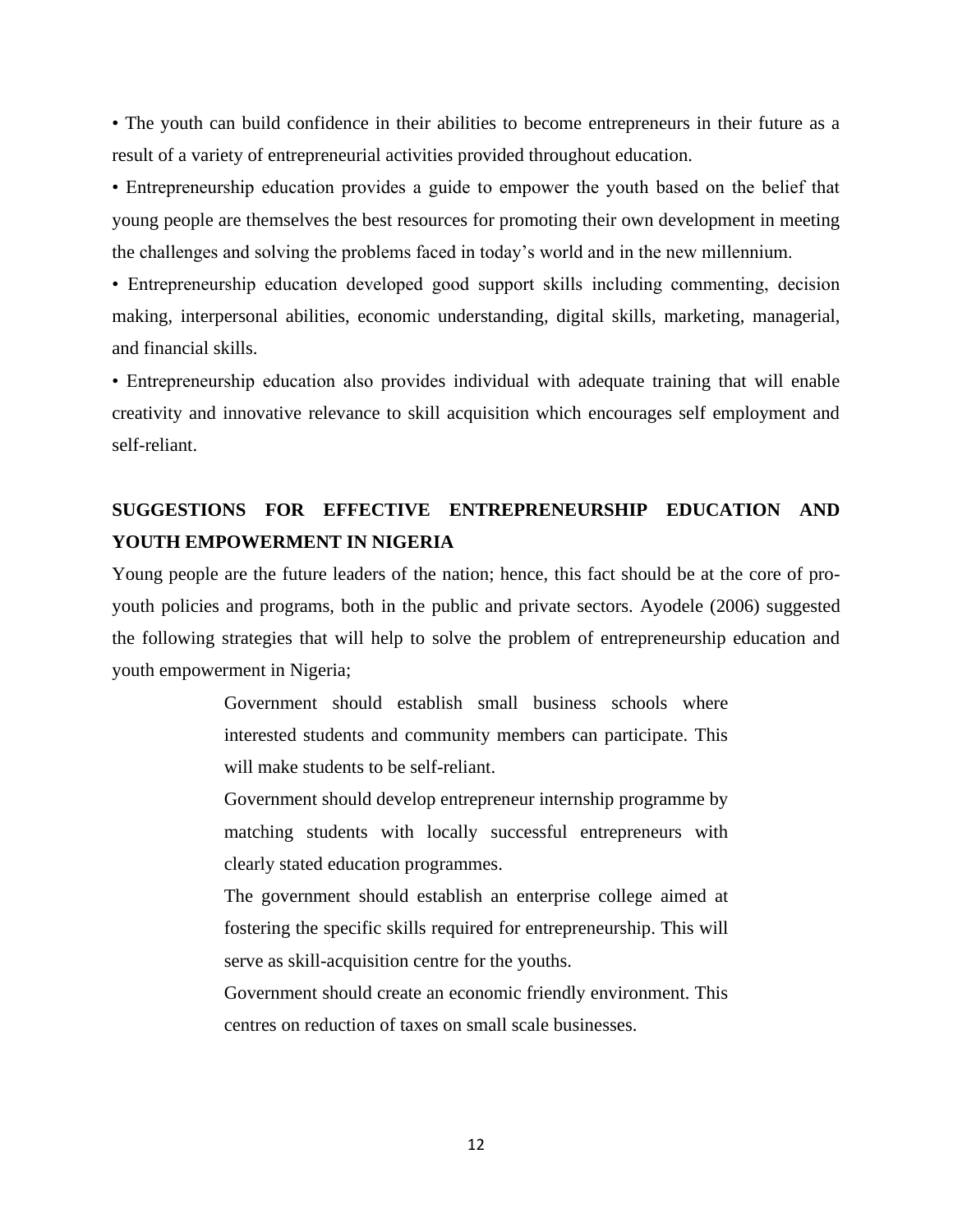There should be enough incentives for students of vocational and technical schools. This will motivate them to establish their businesses after school.

There should be some form of genuine school-work- based learning incorporated in some studies as part of the national economic development strategies. This implies enriching the curriculum to incorporate more vocational and technical training. The development of apprenticeship scheme would give new graduates some work skills and experiences.

There should be school-based enterprises where students identify potential business plans, create and operate small business by using the school as mini-incubators. (page 34)

## **CONCLUSION**

Entrepreneurship Education has been viewed as a vital instrument for addressing the prevalent problem of youth employment. When youths are effectively and efficiently empowered through skills acquisition, they are capable of exploring opportunities for job and wealth creation for themselves and the society, instead of looking for white collar jobs that are often difficult to come-by. In other words, emphasis on the development of entrepreneurship education will help in creating employment; provide the young people with real opportunity to develop their enterprising skills, empowering the young graduates to be job creators and not job seekers.

#### **RECOMMENDATIONS**

The successful development of any nation depends on the qualitative education given to its youths through entrepreneurship education. If the youths are empowered they can effectively and efficiently help themselves and others. In line with this paper, the following recommendations are made:

1) Government should take the funding of entrepreneurship education seriously by increasing the budgetary allocation to the educational sector.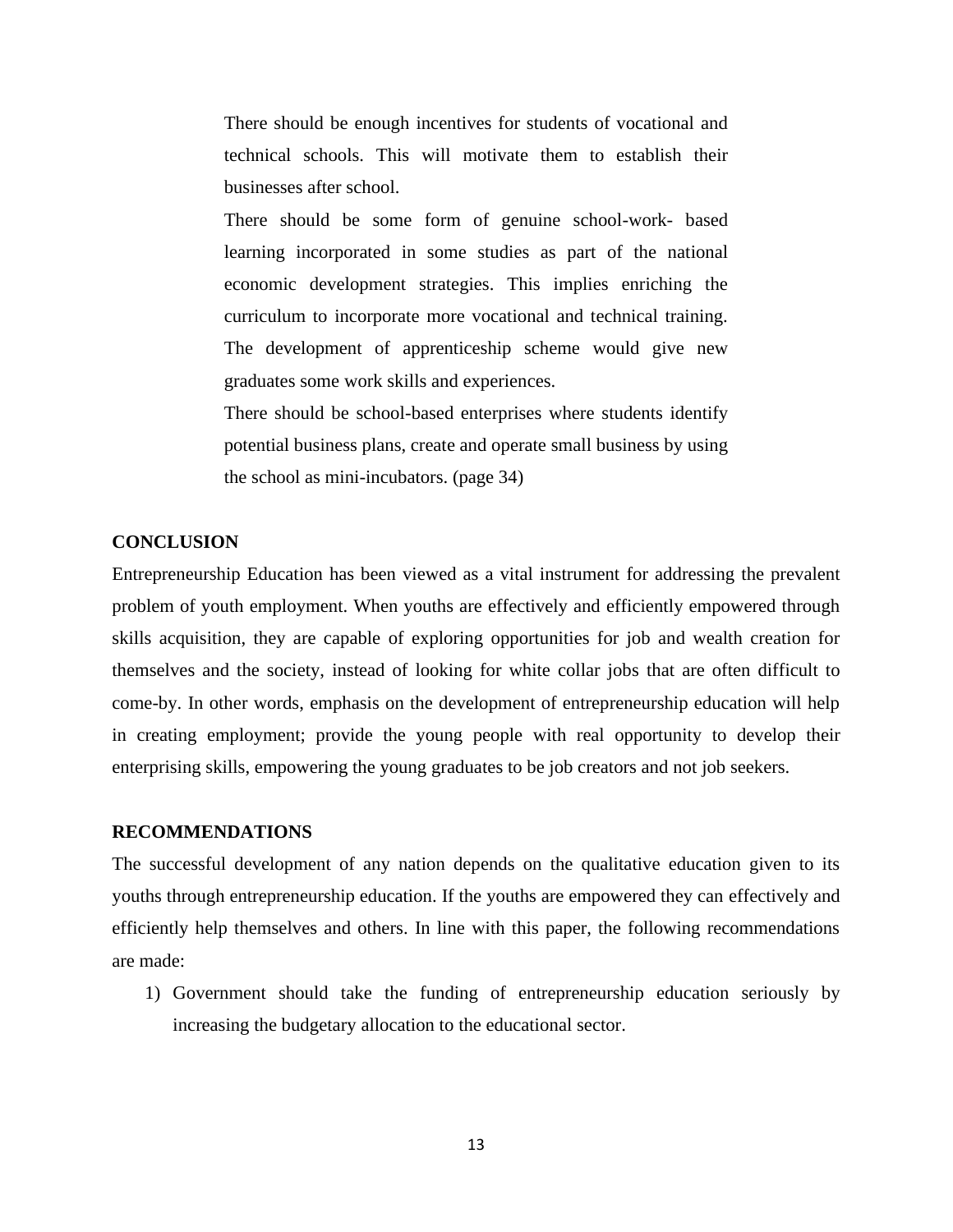- 2) Firms should see the need for the encouragement and involvement of private partners and Non-Governmental Organizations (NGOs) to participate in entrepreneurship education through funding or contributions in kind.
- 3) Availability of qualified man-power to teach entrepreneurship education is very essentials in tertiary institutions.
- 4) To ensure effective empowerment of the youth, the federal government should provide enabling environment and all the necessary equipment and materials for easy teaching and learning of entrepreneurship education needed for economic enhancement and youth empowerment in Nigeria.
- 5) Seminars, workshops and symposium should be organized for youths on value reorientation in order to discourage them from involvement in criminal acts inspired by get -rich- quick syndrome.

## **REFERENCES**

Abdulahi, M.D.(1994). Social and economic implementation of vocational technical education for technical development in Nigeria. *Keynote address at the national conference on vocational technical education* at federal college of education (technical), Umunze, April 21st.

- Abefe Balogun, and Nwankpa, N.N. (2012).Tackling Unemployment through Vocational Education. *Science Education Development Institute,* 2(3) 103-110.
- Adebayo, F.A. (2012). University Education and Poverty Alleviation as Mechanisms for enhancing youth development in Nigeria.
- Ahiauzu, A. (2009). Entrepreneurship and economic development in Nigeria: The way forward. *Nigerian Academy of Management Journal, 3*(1), 1-18.
- Aluwong , S. W. (2010). Entrepreneurship and functional business education as a means of achieving the national objectives of vision 2020 in Nigeria. Paper presented at a national conference organized by National Association for Research Development held at Nasarawa State University, Keffi. (13th-17th Sept, 2010).
- Amusan, A.O. (2004). Inclusion Entrepreneurship into Secondary School Curriculum. *Journal Business Administration Management (JOMAM)* 51 (1): Ede Federal Polytechnics.

Asogwa, O. & Diogwu, G. O. (2007). Vocational and Textile Education in Nigeria in the 21st Century. *Journal of the Nigerian Academic Forum, Volume 12(2)*, Awka, National Association of the Academics.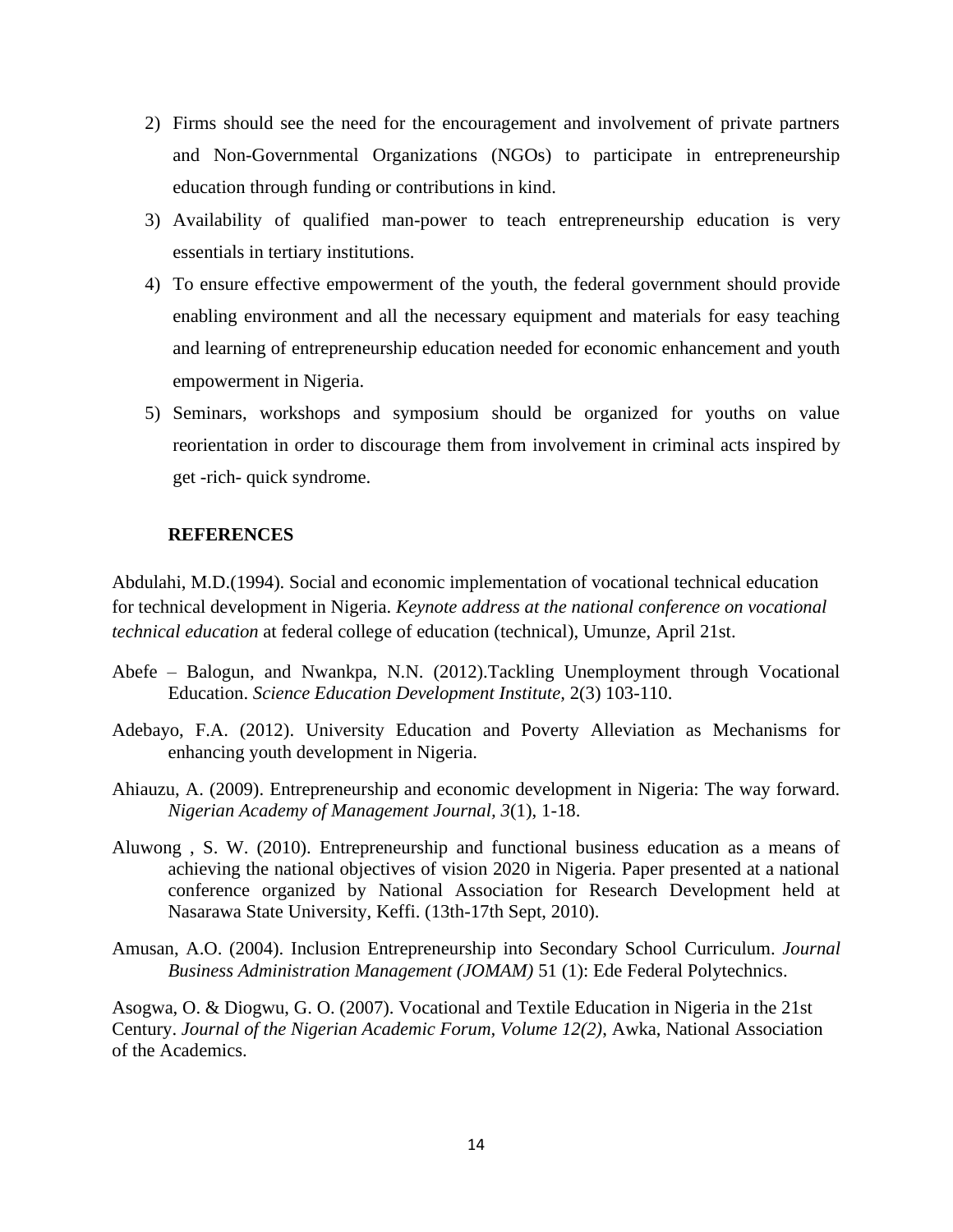- Atakpa, R. A. (2011). Entrepreneurship Education: A sine Qua-non in Business Education in Nigeria. *Business Education Journal* 1 (11), 1-6. Available: *http://:eprints.utn.my/2668/.*
- Ayeduse, A.O. (2011). Entrepreneurial education in E.C. Osuala (Ed): *Principles and methods of business and computer education*, Nsukka: God Jikson Publisher.
- Ayodele, J.B. (2006). *Obstacle to Entrepreneurship Development in Nigeria*. In Omotosho, T.K.O Awko, O.I, Wala-Awe & G. Adaramola
- Bateman, T. S., & Snell, S. A. (2011). *Management: Leading and Collaborating in the Competitive World* (9th Edition). New York: McGraw-Hill, Irwin Companies, Inc
- Ebele, O.P (2008). Introduction of Entrepreneurship Education in Business Education Curriculum at University Level in Nigeria. *International Journal of Ghana.3 () 1, 30*
- Ememe, O. N (2010).*Entrepreneurship Education in the University in the Eastern Nigeria;*

*Implications for Higher Education Administration.* Unpublished PhD dissertation, University of

Port-Harcourt. Enugu, Cheston Agency Ltd Pub.

- Ezeani, N.S (2012). The Teacher and Skills Acquisitions at Business Education: From the perspective of Accuracy skills: *Arabian Journal*
- Farrant, J.S.(1980). *Principles and Practice of Education.* New York: MacMillan Publishing Company.
- Fashua, K.O (2006). *Entrepreneurship Theory: Strategies and Prentice*, Abuja Bee.
- Gana, J.S.S (2008). *Entrepreneurship*.Kanada, Joefegan Associate Ltd.
- Hisrich, R.D and Peters, M.P. (2007) *Entrepreneurship. 5th Edition Singapore:*
- Igbo, C.A (2004). Entrepreneur Initiatives in Colleges of Education Programmes. Paper presented at the workshop on capacity Building for lecturers in Colleges of Education, 19th – 25th Sept.
- Ihekwoaba, M.E. (2007). *Entrepreneurship in Vocational and Technical Education.* Lagos: Mukugamu Brothers Enterprises
- Iheonunekwu, S. (2003).*Entrepreneurship Theory and Practice*, Owerri; Crown
- Inegbenebor, A. U. (2006). Education for entrepreneurship: Experience of the University of Benin, Benin City, Nigeria. *Nigerian Academy of Management Journal*.
- Inegbenebor, A.U. (Ed). (2006). You can be an entrepreneur. *The fundamentals of entrepreneurship* (Pp. 1-14). Lagos: Malthouse Press Limited.
- Inegbenebor, A.U., &Igbinomwanhia, O.R. (2010).Entrepreneurship in a developing society.In F.C. Okafor, P.AIsenmila, A.U. Inegbenebor and P.A. Donwa (Eds.), *Entrepreneurship: A practical approach* (Pp. 1-10). Benin City: Mindex Publishing Co. Ltd.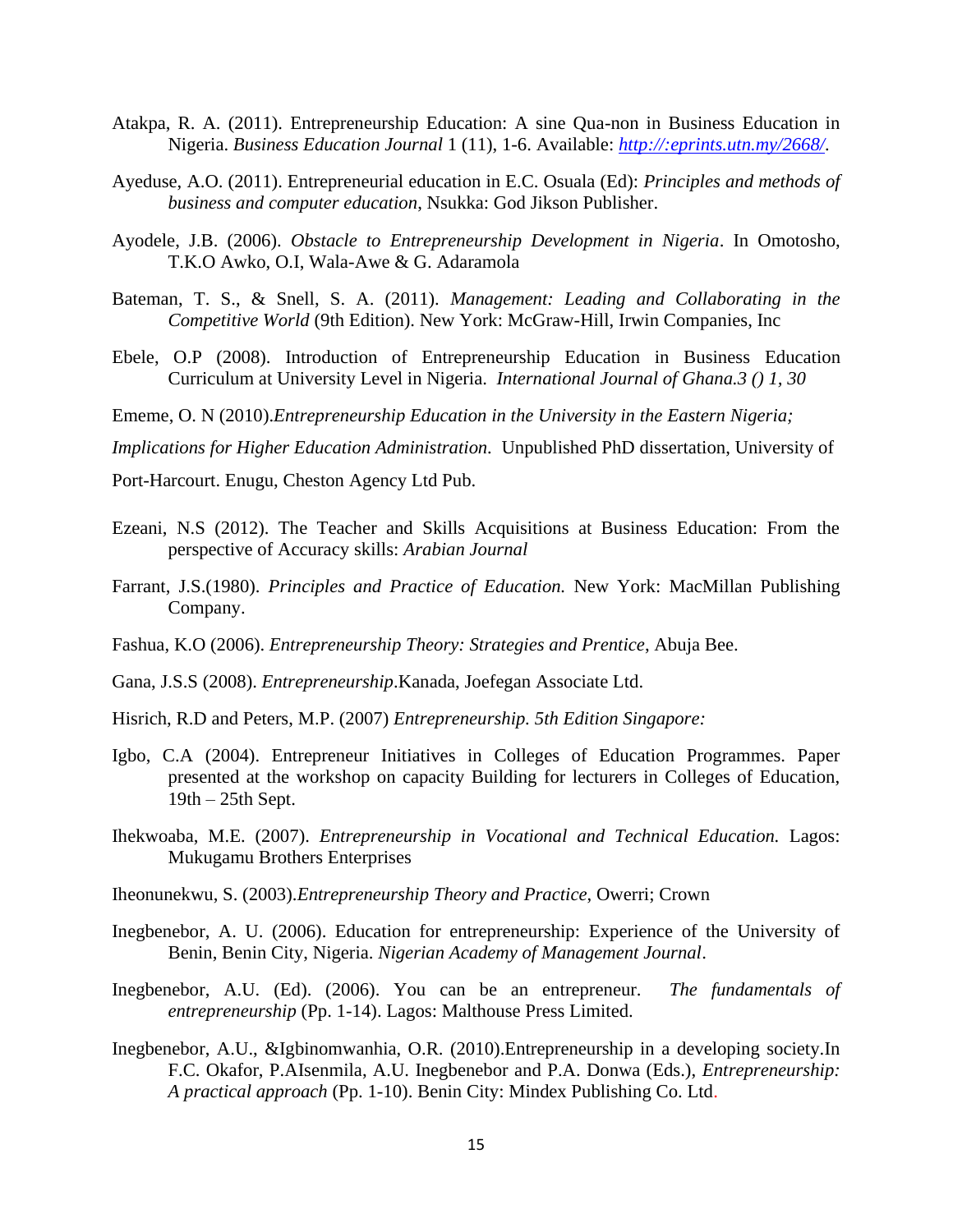- Izedonmi, F. (2006). Entrepreneurship and Wealth Creation*.The Nigerian Accountant.*April/June.
- Jega, B.M.B. (2012). Nigeria Youth and National Development.*Sahara Reporters*. March 26, 28- 59.
- Kar, S.B; Pascual, C.A; &Chickering, K.I. (1999). Empowerment of women for health promotion: a meta-analysis. *Social Science and Medicine.*
- Kuratko D. (2009).*Introduction to Entrepreneurship* (8th Edition). USA: South-Western Centregate Learning.
- Lucas, B.O; Alaka , A.A; &Odozi, A.F. (2014). Entrepreneurship Education: A Viable Tool for Youth Empowerment in Nigeria.*Academic Journal of Interdisciplinary Studies.MCSER Publishing, Rome-Italy.*McGraw-Hill Higher Education.
- Mallum, J. & Haggai, M. (2000).*Educational Psychology: Classroom Practice*. Jos: Ya-Byangs Publishers.
- Mills, D.O. & Friesen, G.B. (2011).Empowerment In. S.Crainer and D. Dearlove (Eds).*Financial Times Handbook of Management*: Prentice Hall.
- Nuru, A. (2007). The Relevance of National Vocational Education Qualification (NVQS) in TVE in Nigeria. Unpublished Conference Paper.
- Nwabuana, E.C (2004). Information Technology (IT) and Enhancement of Entrepreneurship Education in Secretarial Studies Programme in Polytechnics in Nigeria. A Paper Presented at the Association of Business Educators UNICA Calabar 2nd – 6th November.
- Nwangwu, I.G.O (2007). Entrepreneurship in Education: Concepts and Constraint. African Journal of Education and Development Studies 4 (1), 196-207.
- Ogundele, O.J.K, Akingade, W.A and Akinlabi, H.B.(2012). Entrepreneurship Training and Education as Strategic Tools for Poverty Alleviation in Nigeria.*American International Journal of Contemporary Research, vol 2, 1, January.*
- Okereke, L.C and Okorofor, S.N (2011).Entrepreneurship Skills Development for Millennium Development Goals (MDGS) in *BusinessInternational Journal of Psychology and Counselling* 4 (1) pp 1-5 January.
- Okorie, J.U. (2001). *Vocational industrial education*, Owerri: League of researchers in Nigeria.
- Olawolu, O.E. and Kaegon, L.E.S.(2012).Entrepreneurship Education as Tool for Youth Empowerment through Higher Education for global workplace in Rivers. A paper presented at the Seventh Regional Conference on Higher Education for a Globalized World. Organized by the Higher Education Research and Policy Network (HERPNET): held at the University of Ibadan, Ibadan
- Ossai, A.G and Nwalado, E.N. (2012). Entrepreneurship Education: A Panacea for Sustainable Development in Nigeria. *Journal of Resourcefulness and Distinction 1 (1) April.*